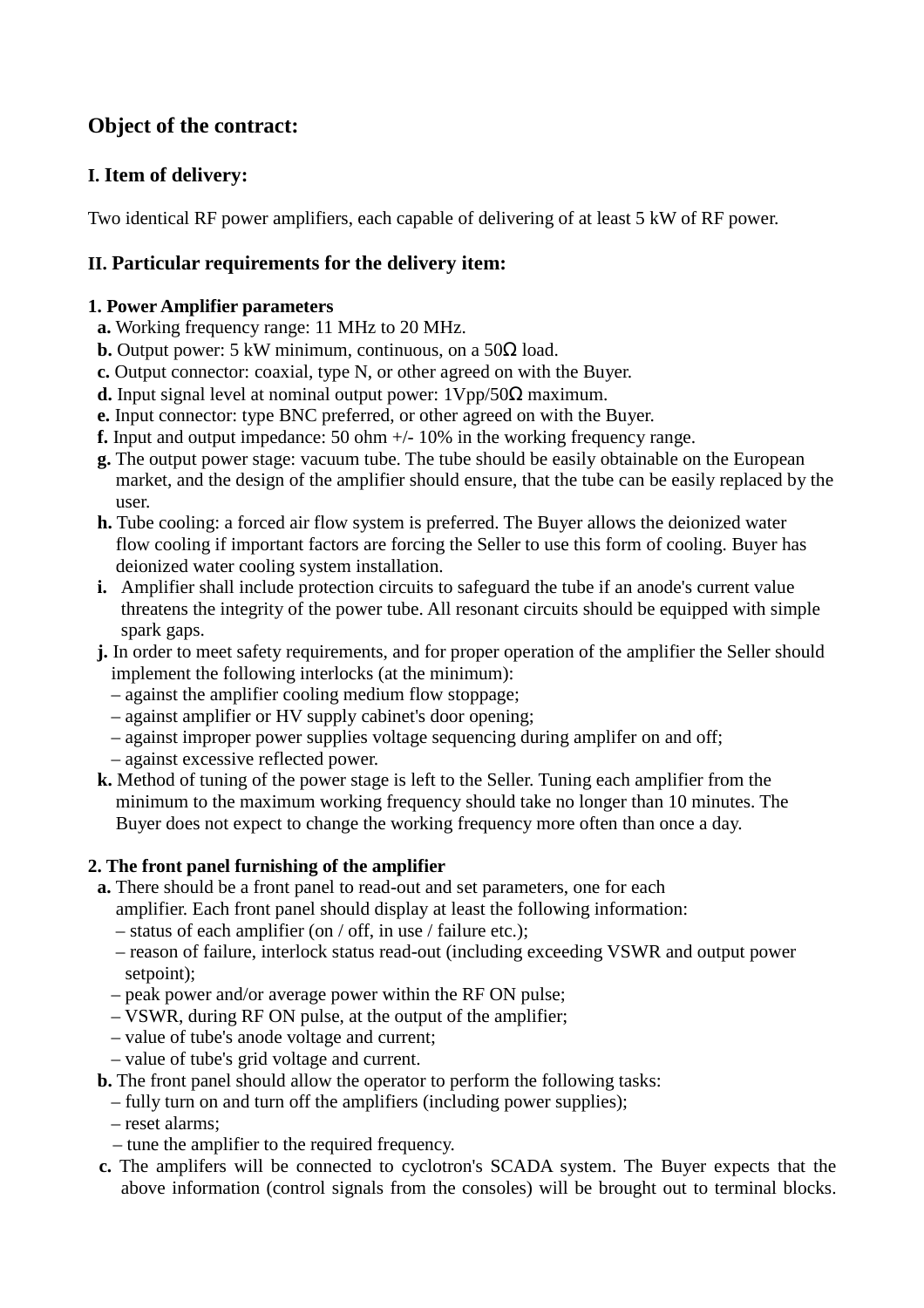The Seller may implemnet a local / remote (SCADA) swith in the console. Detailed signal list of signals for the SCADA system (including description, voltage levels etc.) should be made available to the Buyer no later than **1** month prior to planned shipment of the amplifiers to Warsaw.

### **3. AC Power and cooling systems:**

The Buyer provides in the RF room, designed for installation of the subject of the contract, the following conditions:

- **a.** AC Mains:  $400V \pm 10\%$ , 3 phase + neutral + protective earth, 50 Hz +4% / -6%, phase voltage imbalance  $\pm$  3%, total available power: 500 kW, other parameters of the AC power are in accordance with PN-EN 50160:2002, with further amendments.
- **b.** Operating temperature:  $+10^{\circ}$ C to  $+40^{\circ}$ C.
- **c.** Humidity: max. 80%, noncondensing.
- **d.** In order to cool of the subject of the contract Buyer has deionized water cooling system and forced air system.
- Forced air flow system can provide at least  $3.2 \text{ m}^3/\text{sec}$  of air flow to ventilate the RF room.
	- The cooling water system is as follows:
		- conductivity: not more than 20  $\mu$ S / cm,
		- pressure: from 2.5 to 4.5 atm.
- water flow: at least  $2 \times 12 \text{ dm}^3$  / min for operating amplifiers,

#### **4. Additional requrements:**

 **a.** If a water cooling system is used by the Seller, then RF system parts having direct contact with cooling water can not be made of brass.

 Only copper, nickel, bronze, Monel, Inconel, stainless steels (304L, 347) or titanium are allowed.

- **b.** In spaces with high RF power levels the Buyer does not permit components made of polyvinyl chloride (PVC), polyamide (PA), or other materials with high dielectric loss and low softening temperature. Allowed are materials such as polyethylene (PE) or polypropylene (PP).
- **c.** The object of delivery should include a repair kit, containing nonstandard or made to order components which are subject to wear, and nonstandard, specialized tools needed for ongoing repairs. Nonmetric (ie. imperial) tools the Buyer sees as nonstandard.
- **d.** Noise and interference of the RF power signals measured at the 4 kW power level with a 50  $\Omega$  ±10% resistive load should not exceed the following values:
	- Mains interference: -40 dBc (with respect to carrier frequency);
	- Other noise (wideband): -50 dBc;
	- Other noise in 3 kHz band: -60 dBc (around the output frequency).
- **e.** The item of delivery has to meet the following requirements:
	- workplace safety: according to PN-EN 60215:2003;
	- environmental impact: the Seller should have the product certified to European standards or have the ability to perform measurements on compliance with those standards (PN-EN 55011:2010 and EN standards, environmental / sanitationn;
	- fire safety requirements of the European Union.

#### **5. Delivery and installation:**

 **a.** The Seller will assemble the equipment in the RF room, in the building located at Pasteur 5A Street, Warsaw, Poland. The RF room dimensions are 11.4m x 12.3m x 3.2 m (length x width x height). In some spots, the height in the RF room is limited by ceiling joists by 0,7m. The doors leading into the RF room allow transportation of objects with a maximum height of 2.2 m and a width of 1.45 m. In an agreed by both parties time, at least 3 weeks before the actual installation begins, the Seller will provide documentation regarding the installation of the subject of the contract at the Buyer's site.